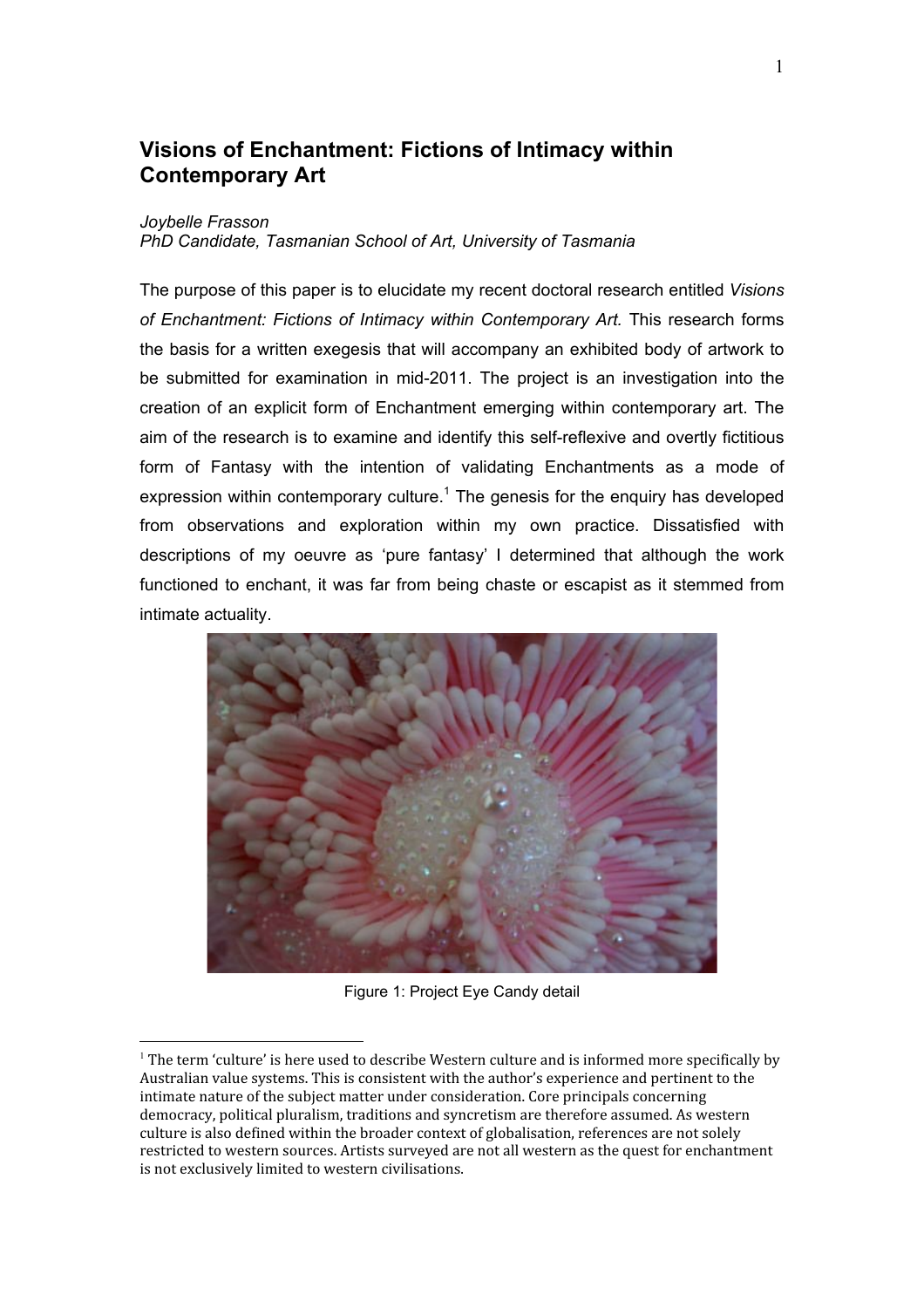The particular style of 'conspicuous femininity' which typifies my work appears to confront a substantial demographic, as a corollary prompting speculation concerning appropriate levels of gendered expression. An intended outcome of the project therefore is to emancipate the 'hyper-femme $i^2$  within Enchantments in order to encourage equity.

# **Re-enchanting the World**

 $\overline{a}$ 

The emergence of a particularly self-conscious and distinctly hyperreal Enchantment parallels and extends current philosophical discourse which theorises that there is a panoply of new secular stratagems emerging to re-enchant a disenchanted world in the wake of the void left by divinity. This hypothesis was preluded by Morris Berman (among others) in the 1980s with his book *The Re-enchantment of the World*. More recently, philosophers John Landy and Michael Saler developed a more comprehensive rationale in their book *The Re-enchantment of the World: Secular Magic in a Rational Age.* In a lecture delivered earlier this year at the University of Tasmania, Professor of Humanities Wayne Hudson expanded upon the quest for reenchantment, arguing that the desire for illumination is manifesting in the creation of 'new post-secular spaces' (Hudson, 2010, p.1).

The importance of these theories in relation to the project is that they demonstrate a central tenet of this research, which is that Enchantments fulfil a pivotal role in terms of social anthropology. The particular form of fictionalised Enchantment identified is culturally determined, a manifestation of desire, which identifies Fantasy as unique in terms of its location within post-modernity: i.e. enchantments have emerged in this particular form at no other time in history.

 $^2$  'Hyper-femme' describes explicit and excessive visual expressions of popular tropes of femininity. The term was defined in response to a perceived lack of appropriate terminology in order to embody significantly exaggerated forms of conventional femininity. Literally: 'hyper' translates to a 'greater' and 'femme' 'femininity'. The use of 'femme' was derived from gendered literature, where the term is used to describe lesbians who dress in a feminine fashion, as 0pposed to the 'butch' who dresses in masculine attire. The 'hyper-femme' has some relation to the 'femme fatale' of popular crime culture, a fatally flawed heroine who similarly exhibits behaviour not consistent with ideas of appropriate feminine behaviour *i.e.* violence and criminality.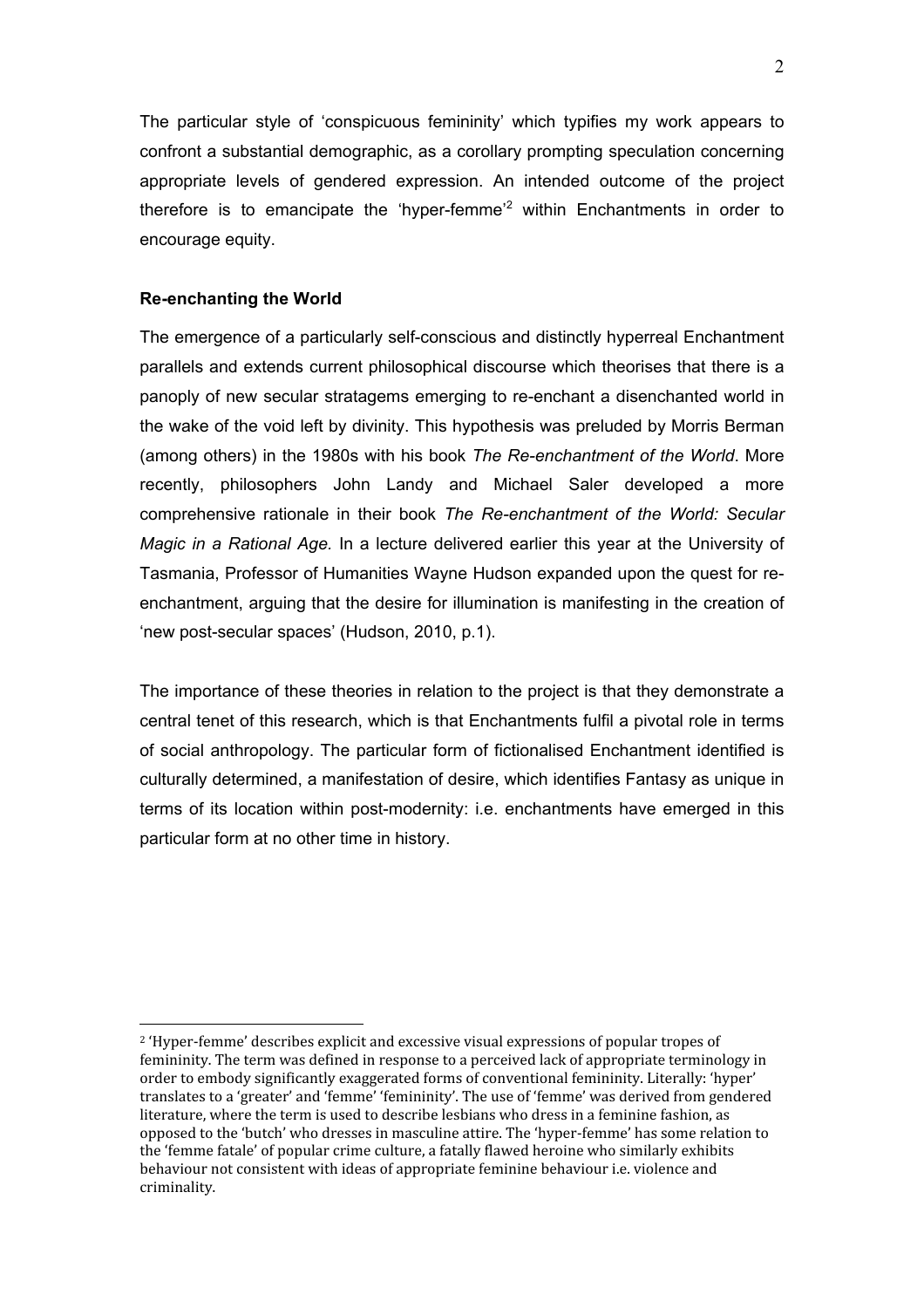

Figure 2: Pierre et Gilles, *Ice Lady*, 1994

The artists cited in the project locate their practice in explicit and intimate concepts of desire predicated upon sexuality and identity. This ensures that their collective approach is one of pleasure and as a corollary non-critical and deliriously celebratory. Working from a position of love, a form of enchantment emerges which is remarkable in that it simultaneously inspires wonder and veracity. The work of each practitioner 'simultaneously enchants and disenchants … delights but does not delude' (Landy & Saler, 2009, p.2).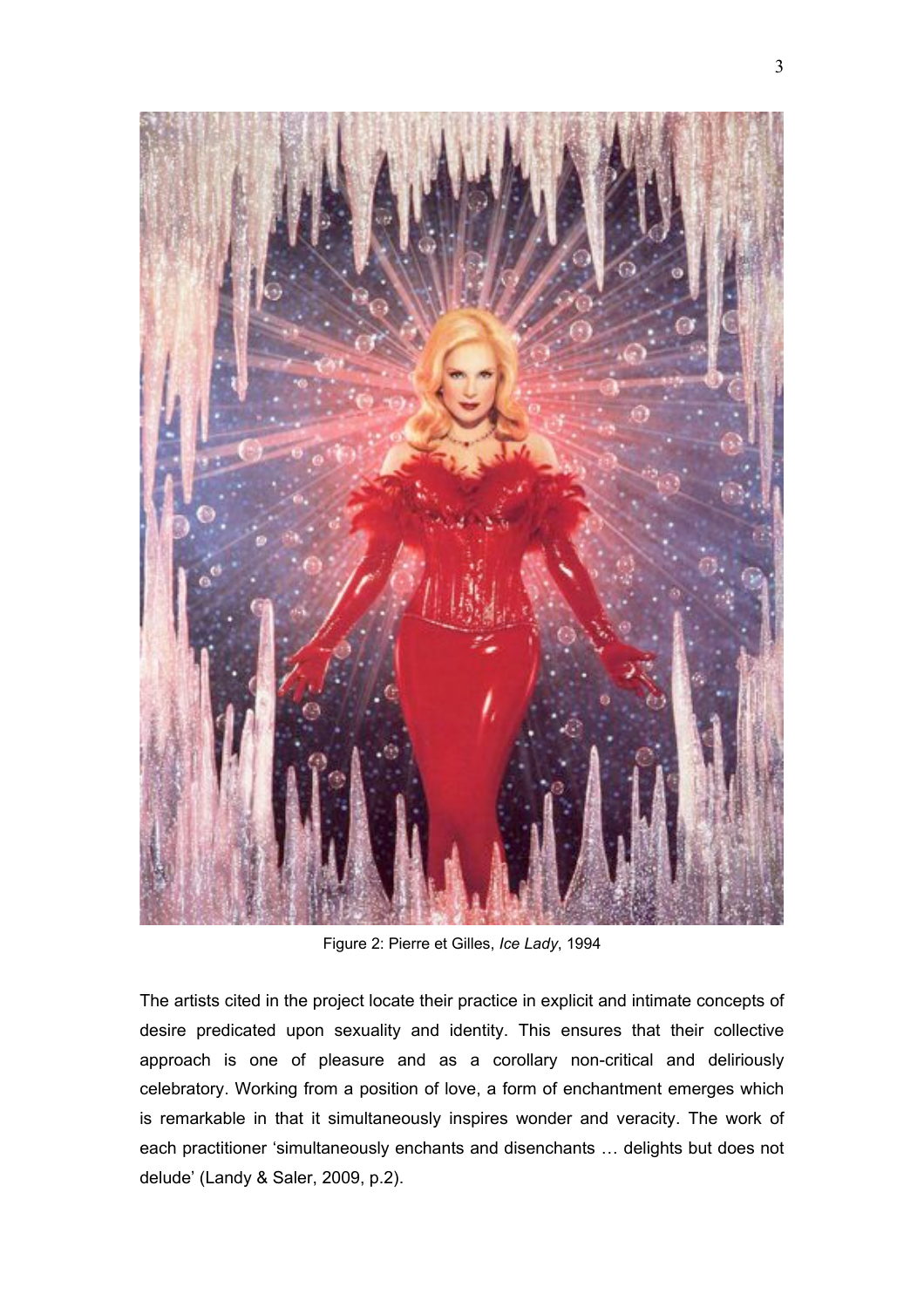The hypothesis for the research project then is that fictions of intimacy within contemporary art are explicit expressions of desire that variously contravene dominant cultural and aesthetic ideologies. It is proposed that artists who gratify selffulfilling prophecies of desire within idyllic enchantments may fulfil an emancipatory function through subjective sation of passion.<sup>3</sup>

## The "F" Words: Fantasy and Feminism

Informed by the context of my art practice, I would contend that within contemporary academia the genre of Fantasy is derided as inferior to creative expression; the latter demonstrating veracity, invention, rationality and innovation; the former perceived as unrealistic, naïve, nostalgic and fake. Fantastical experience equates to the kitsch equivalent of art and as a consequence is maligned as an inferior pursuit serving little scholarly purpose. It is possible to speculate that this largely insidious bias has arisen as a result of the conspicuous artifice innate to fantastical experience.

Fantasy in all its multifarious manifestations<sup>4</sup> performs an important cultural function as fantastical experience frees the mores not condoned by society. Therefore the marginalised, radical or those ascribed secondary status find a voice through the manifestation of subjective desire, specifically within Enchantments.

Scholar Rosemary Jackson clarifies this point when she writes:

Fantasy cannot be understood in isolation (from its social context), for Fantasy characteristically attempts to compensate for a lack resulting from cultural constraints: it is a literature of desire... (Jackson, 1981, p.3).

As it is a central tenet of this research that Fantasy is a key indicator of prevailing cultural values, it is also logical to conclude that fiction and authenticity are not (as commonly assumed) mutually exclusive.

 $3$  Other forms of enchantment within visual art: It is necessary here to acknowledge that there are numerous artists apart from those referenced within this paper, who could be classified as making enchantments. Artists such as Gerda Steiner and Jorg Lenzlinger, who had an exhibition in early 2009 at the Australian Centre for Contemporary Art in Melbourne entitled 'The Water Hole', make seductive work which serves to charm, delight and captivate. However what tends to occur is that the explicit display of intimacy identified as central to this project is not present in the work, thereby prompting a less profound engagement. The resultant work may still be entrancing and seductive for the audience, but there is a critical element implied that stems from political, social or environmental issues. The outcome becomes didactic and in my view less successful in terms of inspiring contemplation and communication, despite the acknowledged fictional narrative being present.

<sup>&</sup>lt;sup>4</sup> Fantasy as a genre incorporates a number of well-documented and identifiable structures. Of relevance for this research are fairytales, metafiction and hyper-reality, all of which are discussed in detail in the exegesis but due to brevity will be unable to be discussed further here.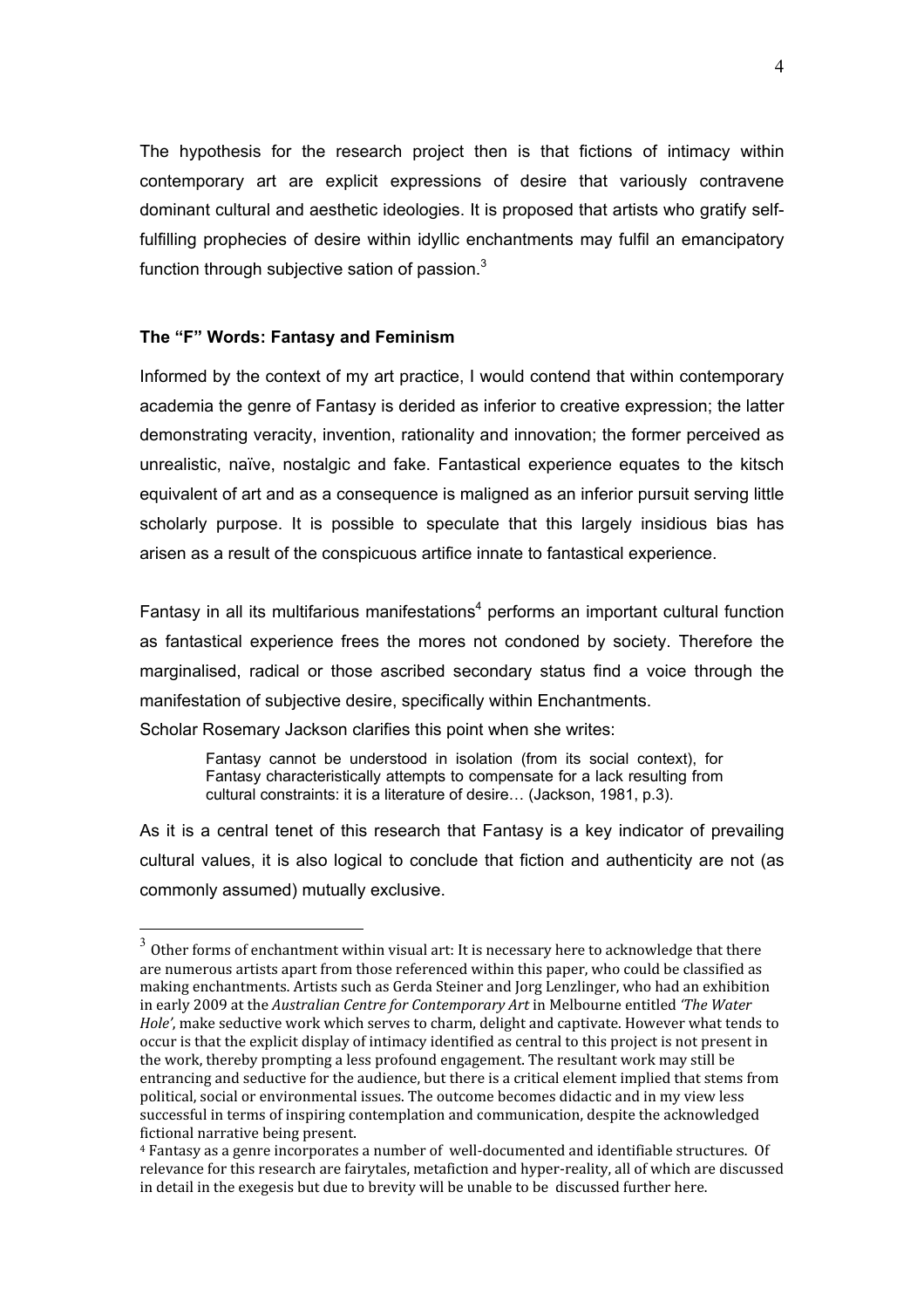Due to the conspicuous feminine content of the work, it is necessary to posit the project in relation to feminism. I have variously been accused of setting the feminist movement back a hundred years or of fostering girl-hood nostalgia, neither of which is accurate. The work, as supported by my argument in this paper, is intended to perform a liberating function in relation to encouraging gender equity.

Feminism is distinctly unpopular in contemporary society and is commonly derided within the media as the "f" word. Associate Professor Linda M. Scott grapples with this issue in her recent book *Fresh Lipstick*:

By far the most common response to feminism among young women today… is to embrace women's rights but deny the label "feminist" - a development that seems to be closely linked to the lingering Second Wave (of feminism) politics of appearance (Scott, 2005, p.8).

Scott analyses a plethora of information to support her argument that feminism's antibeauty ideology, together with a 'compulsion to enforce homogeneity' (Scott, 2005, p.9), are responsible for the current en masse rejection of feminism. She writes that 'it is inconceivable (to many women) that a commitment to feminism could ever be reconciled with an interest in fashion' (Scott, 2005, p.2).



Figure 3: Fashion magazine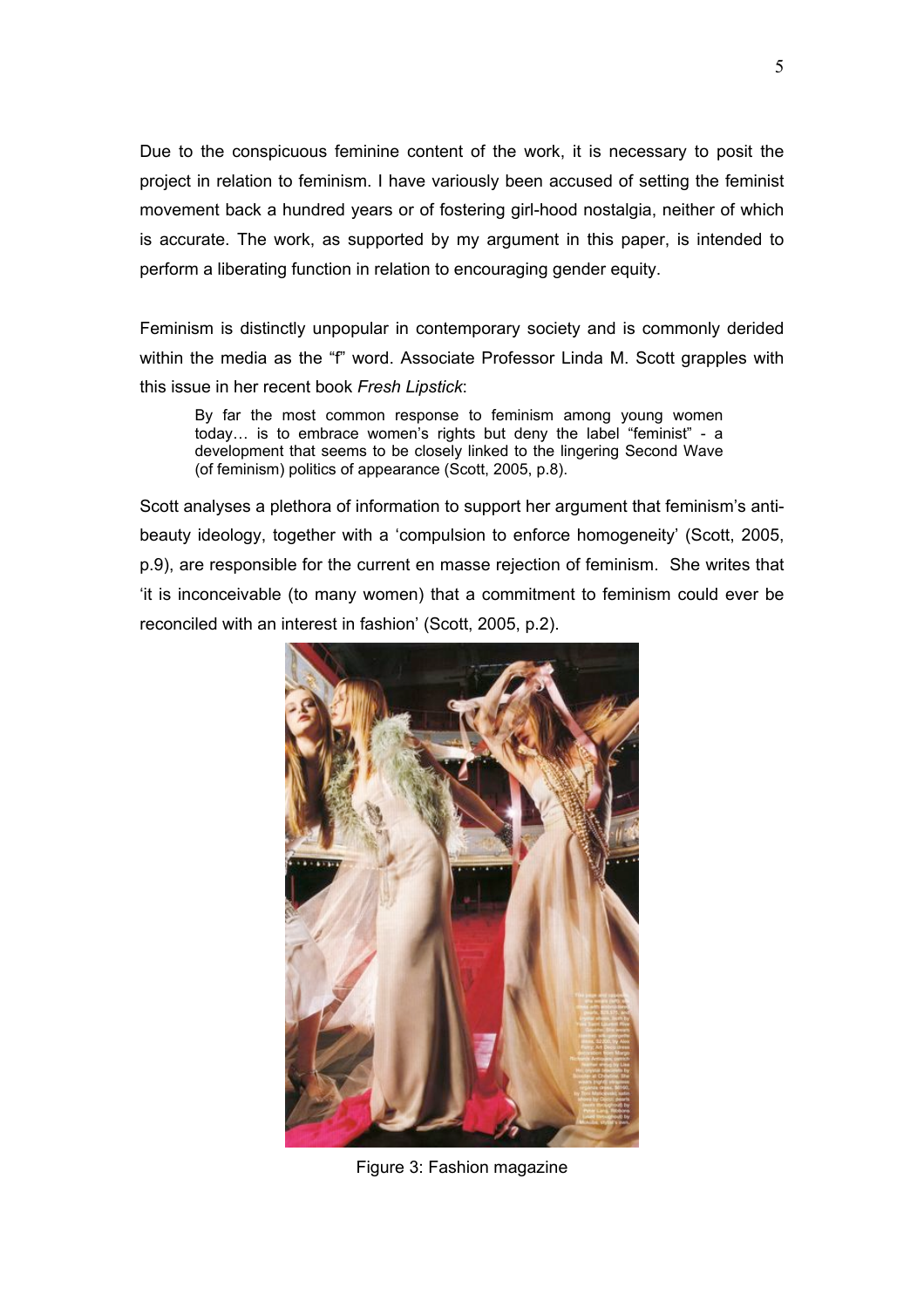Her writing resonates with my own experiences of alienation in relation to feminism, also motivated by subjective experiences concerning the politics of appearance. The clothing I wear and the art work I make evidence a euphoric engagement with the hyper-femme, which in turn appears to translate to a rejection of feminism. How to reconcile this illogical ideology on an intimate and professional level have inspired this research.

## **The Art of Artifice**

Enchantments made by artists scrutinised in the course of this research demonstrate a preoccupation with pleasure. Pleasure as an approach to art is addressed by contemporary author Richard Shusterman in his essay *Come back to pleasure.*  Shusterman investigates the notion of aesthetic pleasure, citing the views of philosophers such as Plato and Kant to support his argument that 'to identify art with the pursuit of pleasure was not at all a way of trivialising it, for pleasure was anything but a trivial matter, even for philosophers' (Shusterman, 2003, p.33).

Shusterman's research is significant in relation to my work as he negates the assumption that working with pleasure equates to a flippancy of conceptual ideologies that in my case mutates to the issue of gender. He goes on to elaborate upon the profound and varied nature of pleasure, concluding that:

To think that prizing pleasure means condemning art to frivolity and narcotic escapism is one more fallacy based on the presumption that all pleasures are uniform and shallow (Shusterman, 2003, p.47).

Hedonism and the primacy of the aesthetic experience is also the focus of author Oscar Wilde in his epic novel *The Picture of Dorian Gray.* In the book Dorian obtains eternal youth while his portrait ages hideously in constant admonition of his vanity. Dorian's entirely hedonistic world is predicated upon his unmarred beauty, his dandified extravagant lifestyle excessive to the point of torpidity. His infatuation for an actress ends horribly, his passion inflamed by the romantic illusion of desirable femininity she embodies rather than the mortal woman. Dorian's dramatic demise testifies to Wilde's stance upon the co-dependence of pleasure, creativity and beauty with the opposing states of pain, excess and avarice. He was a keen advocate of the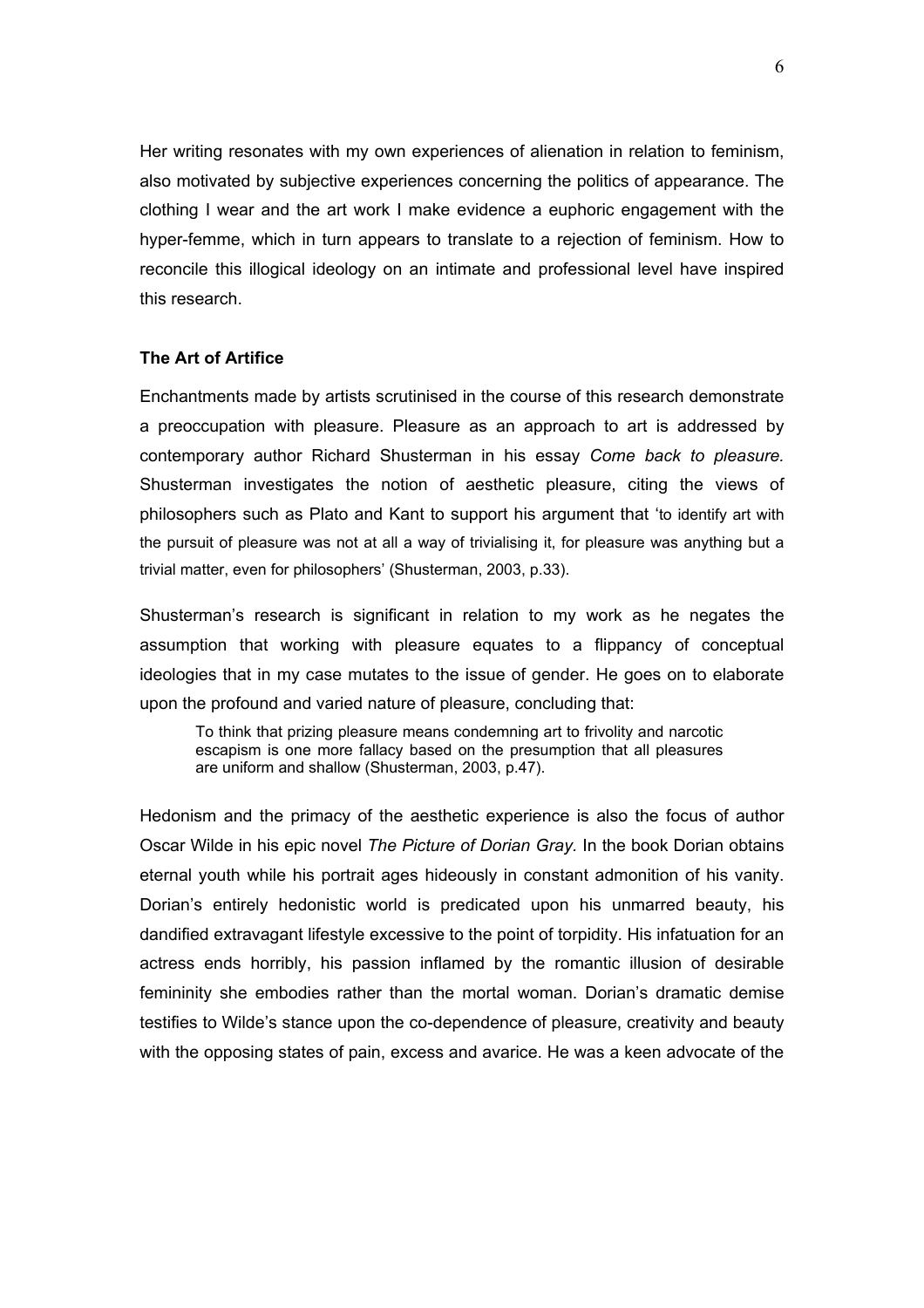*'art for art's sake'<sup>5</sup>* philosophy which effectively advocates creative autonomy and the attempted suspension of morality by the artist. He subsequently conceded that art could not be entirely autonomous.

The degree of contrivance innate to Fantasy prompts consideration upon synthetic modes of aesthetic expression. Fantastical experience is essentially hyperreal; the process of creativity so explicit and abundant that the topic of the work emerges as the art making process. An Enchanted experience is located in acknowledgement of this fictional genesis. The result is simultaneously one of revelation and uncomfortable self-awareness for the viewer as it confounds expectations of the art experience.

Artifice and what constitutes appropriate degrees of 'naturalness' is also a core issue in contemporary feminist debate. Scott writes: 'From a cross-cultural perspective, the feminist notion of "natural" grooming is a perverse fiction. What is natural for human beings is artifice' (Scott, 2005, p.12).

Artifice is adopted as a strategy in Enchantments in order to heighten the fantastical experience. It assumes potency in regard to this project as the conflation of the hyper femme and fantasy flagrantly confounds conventions of both gender and art.

Patently cultivating the excessive, extravagant and audacious contravenes social mandates concerning appropriate feminine etiquette, sexuality and morality. The paradoxes implied by contemporary expectations of desirable feminine appearance are encapsulated by the current obsession with the 'natural look'. As Australian wit Kaz Cooke quips: 'The Natural Look takes a minimum of three hours, two make-up technicians, a professional lighting expert, a hairdresser and somebody called Georgiana to go out for bagels' (Cooke, 2000, p.12).

 $\overline{a}$ 5 Aestheticism movement: Practitioners believed that art should be autonomous, not subject to moral, social, religious or moral standards. Art was therefore valued as a self-sufficient entity hence the phrase 'art for art's sake' (coined by philosopher Victor Cousin). Ironically the ideology died out due to the 'Ivory Tower' position artists adopted as a consequence of this doctrine, which left them isolated from the populace (unlike my own stance as a commentator from and of 'within'). Aestheticism also promoted the concept of art as beauty, exemplified by Emerson's poem That if eyes were made for seeing, then beauty is its own excuse for being. Decadents: Was a mainly literary revolutionary movement closely related to the aesthetic movment. Largely initiated by Oscar Wilde in the last half of the 19thc, it also advanced the claim 'art for art's sake'. The Decadents embraced a perceived 'decline' from a higher order of culture and art, embracing a new state of being or form. Huysman, Baudelaire and Wilde were its most notable practitioners.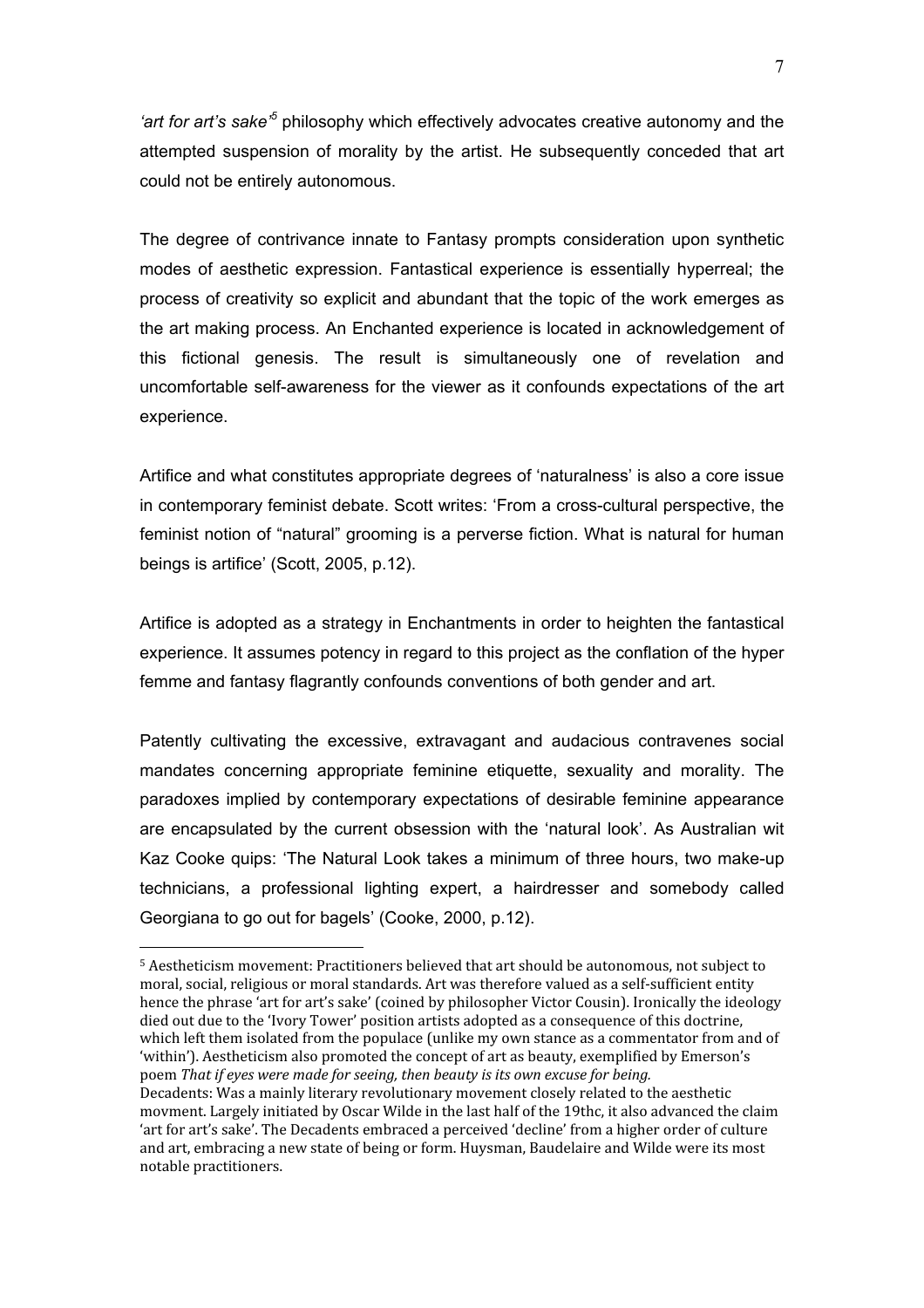By gleefully advocating ostentatious motifs, symbols and decorative devices from the Rococo. Baroque. Art Nouveau and 1970s psychadelia<sup>6</sup> I infer a complete lack of restraint which further inflames the issue of appropriate expressions of femininity. To be overdressed is indeed a humiliating condition!



Figure 4: Jean-Honore Fragonard, Girl on a Swing, 1767

<sup>&</sup>lt;sup>6</sup> A detailed art historical trajectory is traced in the exegesis to define the contextual parameters for this project. For the purposes of this paper an abbreviated list of the art movements which inform this research are listed below. These movements demonstrate a number of common conceptual and formal concerns already identified in this research and pivotal to this project, such as fantasy, pleasure, femininity/gender/identity, academia, beauty, and hyper-reality. More specifically:

Rococo: resonates on many levels with contemporary visions of enchantment. Besides the metafictional aspect and deliberation upon creative process already identified in the work of Fragonard, Rococo artists embraced pleasure, tactility and sensuality.

Penelope Hunter-Steibel argues that the Rococo rejected 'mere intellect' in favour of a broader appeal to the senses, which she establishes as an association with the feminine.

Pre-Raphaelites for their veneration of female beauty and form, idealised feminine visions and romantic impulse.

Art Nouveau: as a period when the sensuous impulse gained new currency; the continuing curve extended.

Aesthetes and Decadents: (primarily literary) Ref: earlier footnote; for their theories and discussion upon the nature of creativity.

Psychedelia: expression of flowery, decorative surplus, flowing forms, sensuality and idealologies concerning free expression in all forms. Critic Dave Hickey claims that Psychedelic art, together with the Rococo, the Pre-Raphaelites and Art Nouveau have been 'permanently out of academic fashion for nearly three hundred years". He cites the reasons for this as complexity, pattern, repetition, femininity, curvilinear, the fractal and chaotic, sensuality and non-utilitarianism.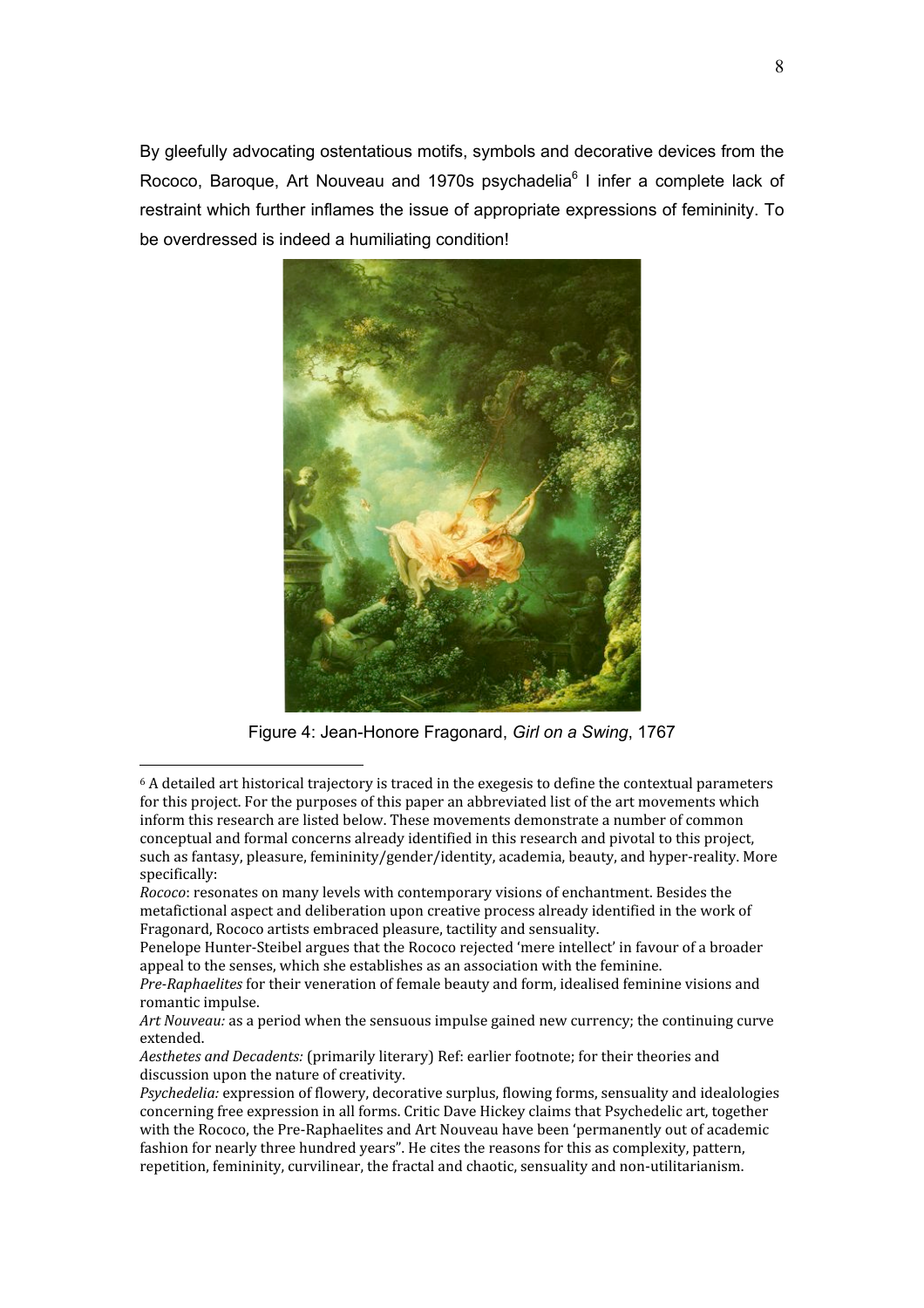# **Romantic Intentions**

The genesis for this study was inspired by Jean Honore Fragonard's seminal work *Girl on a Swing.* This frilly Rococo painting elaborates upon the ebullient pursuit of pleasure and delineates social issues concerning pleasure, luxury, status and class. Despite luxuriating in this poetic amorous intrigue, Fragonard insists upon our acknowledgement, participation and seduction in what is essentially a visual caprice. The overtly construed nature of his image ensures that the act of painting is revealed. Critic Daniela Salvionia acknowledges this when she writes:

The rococo may have been the first metadiscourse in art, in which art is understood as a self-conscious illusion and in which aesthetic appreciation is grounded in the awareness of artifice (Salvionia, 1992, p.22).



Figure 5: Jean Honore Fragonard, *Blind Man's Buff*, 1750-52

Fragonard's series of paintings on the theme *Blind Man's Buff* similarly interrogates the act of painting and ways of seeing. As in *Girl on a Swing*, there is a proliferation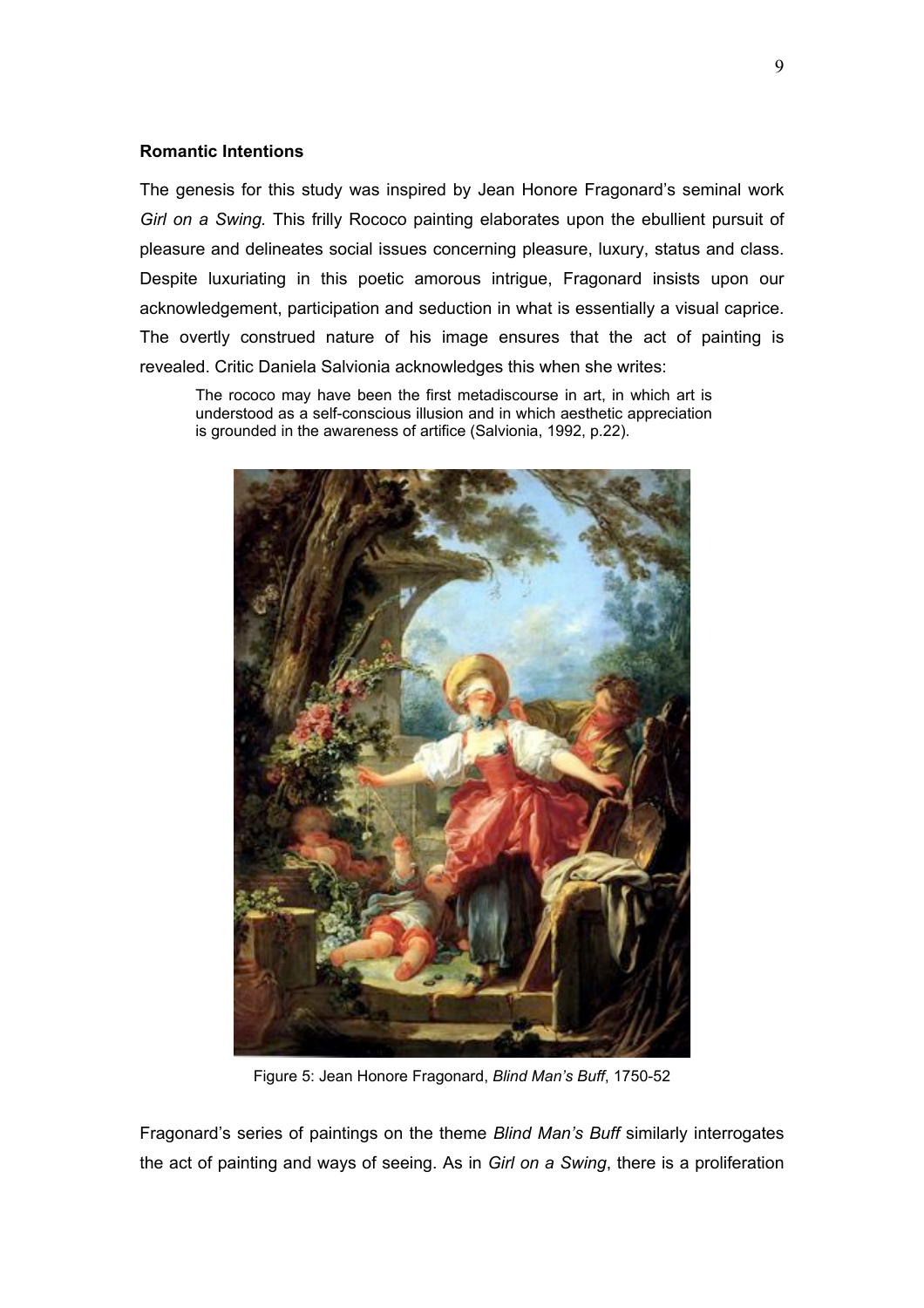of frothy skirts, shimmering rays of divine light and unambiguous inferences of sexual frisson. Idyllic illuminated backdrops frame luminous fecund green foliage and flirtatious revellers. Rose petals, cupids, dolphins, birds and vines writhe across canvases entirely sated with colour, light and erotic symbolism. This stylistic ecstasy is mirrored in the subject with a girl always blindfolded, and reliant upon her companions and other sensual stimuli. As observers, we identify with her lack of agency, as devoid of sight other senses become heightened; the scent of warm air, the sound of birds and running water, the skin and clothing of companions.

The metadiscourse initiated by the Rococo is extended in the work of American entrepreneur and artist Jeff Koons. He patently extols similar issues concerning class, materialism, sex and power within a contemporary context. Salvioni correlates Koons' practise with prime Rococo tenets concerning the role of art, preparation of context, presentation of desire and stylistic devises such as caricature, theatricality and excessive ornamentation. Despite my ambivalence to much of Koons' output, his work highlights many issues prevalent within my own work. He blatantly tackles desire, social hierarchies and commodification by cultivating mass produced objects into art consumables, following in the tradition of Duchamp and Warhol.



Figure 6: Jeff *Koons: Hanging Heart*, 1994-2006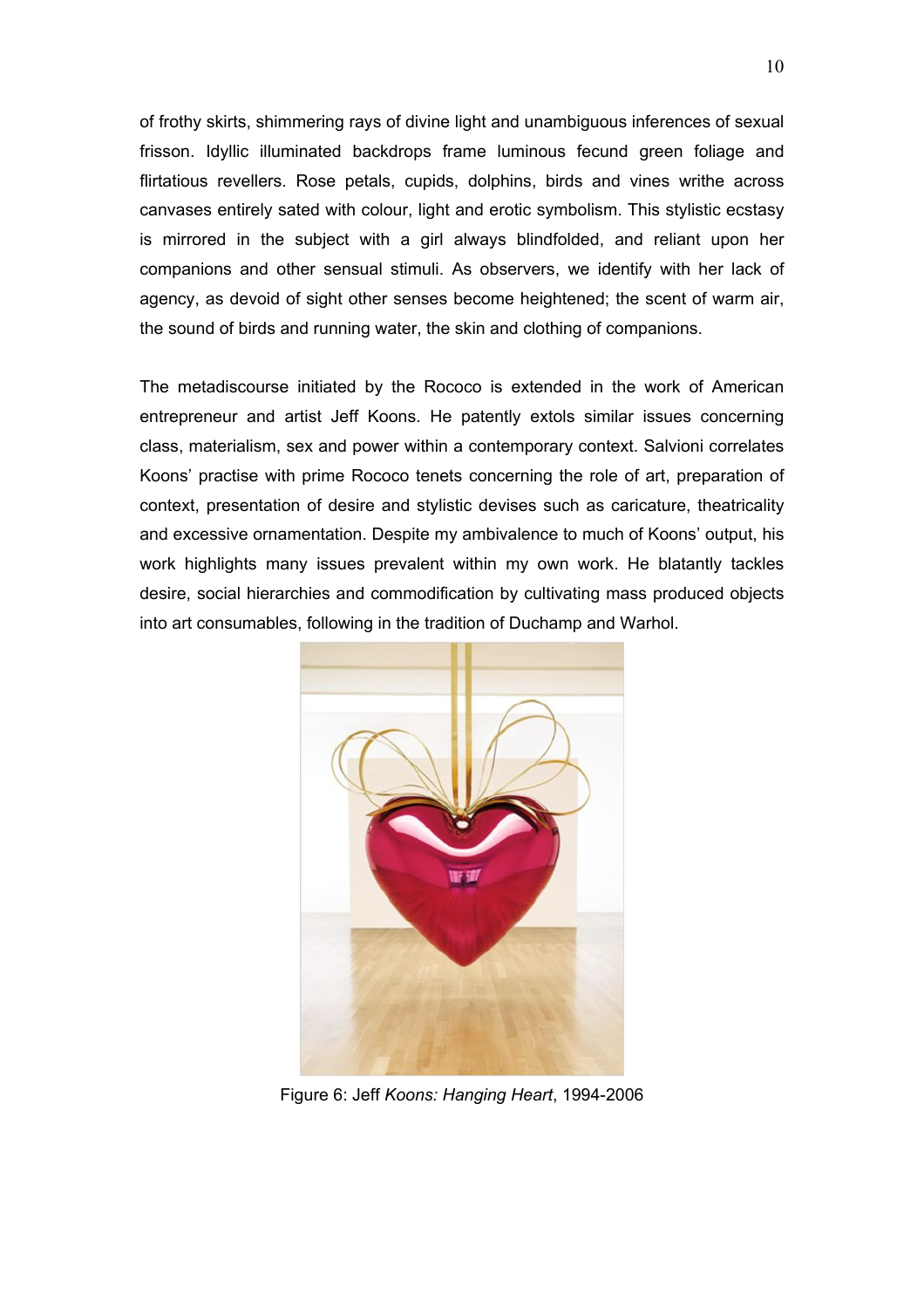Koons evidences his abiding affection for the banal commodities he covets by literally inflating the objects of his devotion. As he enunciates in typically brazen fashion 'If you like ice-cream, have a big helping' (Salvionia, 1992, p. 23).

An example is his famed *Celebration* series, constructed between 1994-2006. Part of this series is the monumental red and gold *Hanging Heart* which is one of five uniquely coloured versions. Executed in high chromium stainless steel, *Hanging Heart* weighs over 3,500 pounds, is almost 9 feet tall and was coated in more than ten layers of paint. The sculpture is so perfect, dazzling and flawless it assumes an iconic status. *Hanging Heart* is so highly reflective that it mirrors the surroundings, the audience assimilated into the work yet concurrently repulsed by the liquid-sheen surface. The heart as symbol of love, glistening and fecund, here elicits a void that inspires reflection upon its illusory genesis and contemporary concepts of value and desire.

The artists who most poignantly inform and sustain this enquiry are French couple Pierre and Gilles. They flirt deliciously with idealised perceptions of beauty, body image, glamour, mythology, sexuality, romance, culture, pleasure and love. Reality and artifice morph conspicuously within their overtly contrived and homoerotic images which resonate with luminous colour, meticulous detailing and elaborate ornamentation. Each idyllic work is a re-created paradise of their own conception.

Working in partnership they photograph friends, celebrities and themselves, further re-working the photographed image with paint. Their methodology is typically theatrical, involving extravagant sets, makeup, decorative costuming, props and lighting. The importance of the arduous process Pierre and Gilles undertake to construct each image is essential. The delight I experience from the act of making is echoed in their work. As Gallery Director Lisa Phillips writes: 'It is virtually impossible to look at the work of Pierre et Gilles without smiling. Their obvious pleasure in making art reminds the viewer of the pleasure in looking at art' (Phillips, 2000, p.9).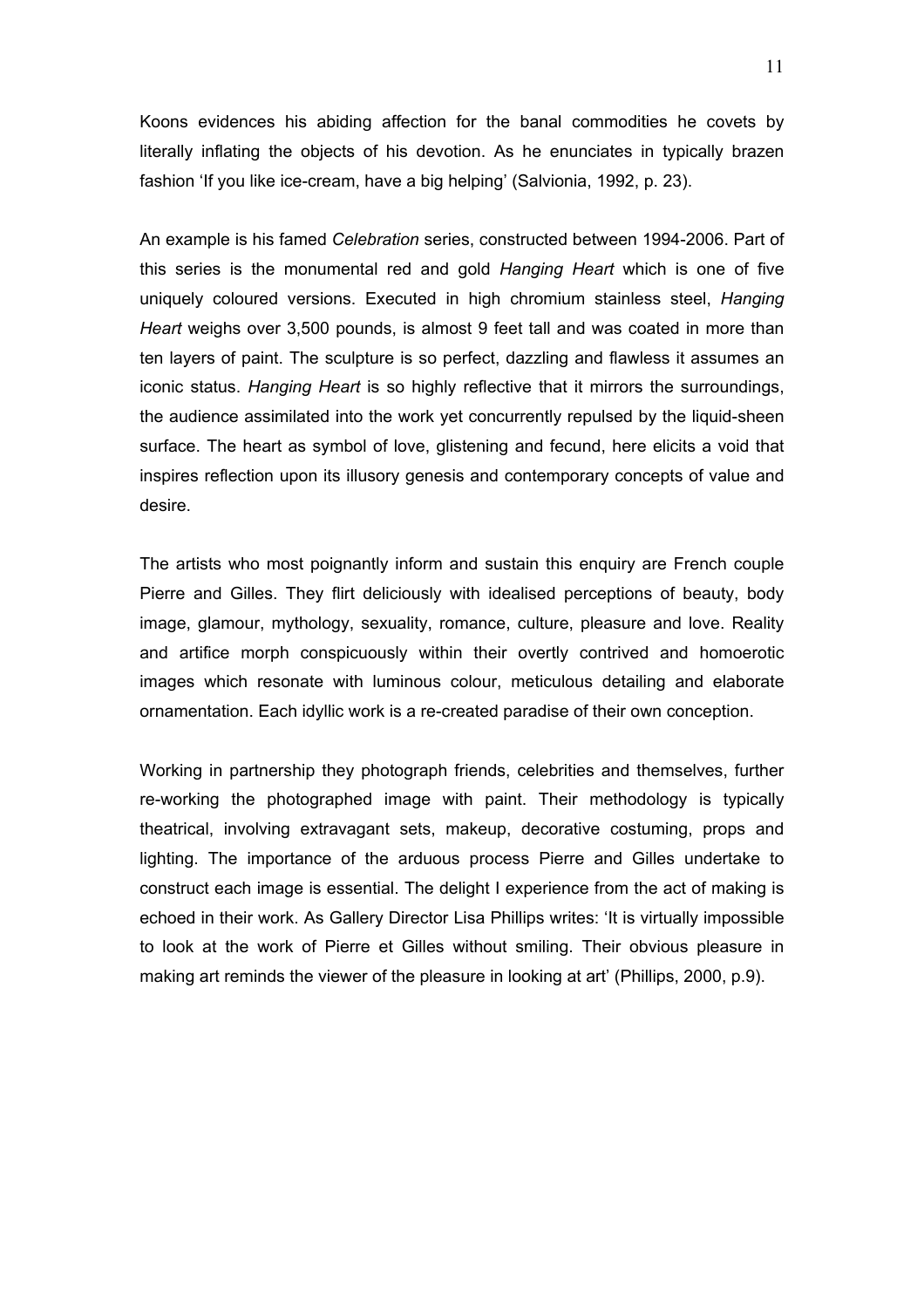

Figure 7: Pierre et Gilles*, Radha*, 2000

I am attracted in particular to their lush and exotic images of preternaturally beautiful women, floating amidst exotic landscapes of desire. Ruth Gallardo (1988) is implacably beautiful as *Sarasvati*. She is posed strumming a mandolin, adorned with masses of jewellery and framed by a gold lattice set with flowers. Likewise *Catherine Deneuve* (1991) gazes out dreamily amidst the froth of her voluminous skirts, assimilated into a backdrop of blue sky and fluffy clouds. The Ice Lady *Sylvie Vartan*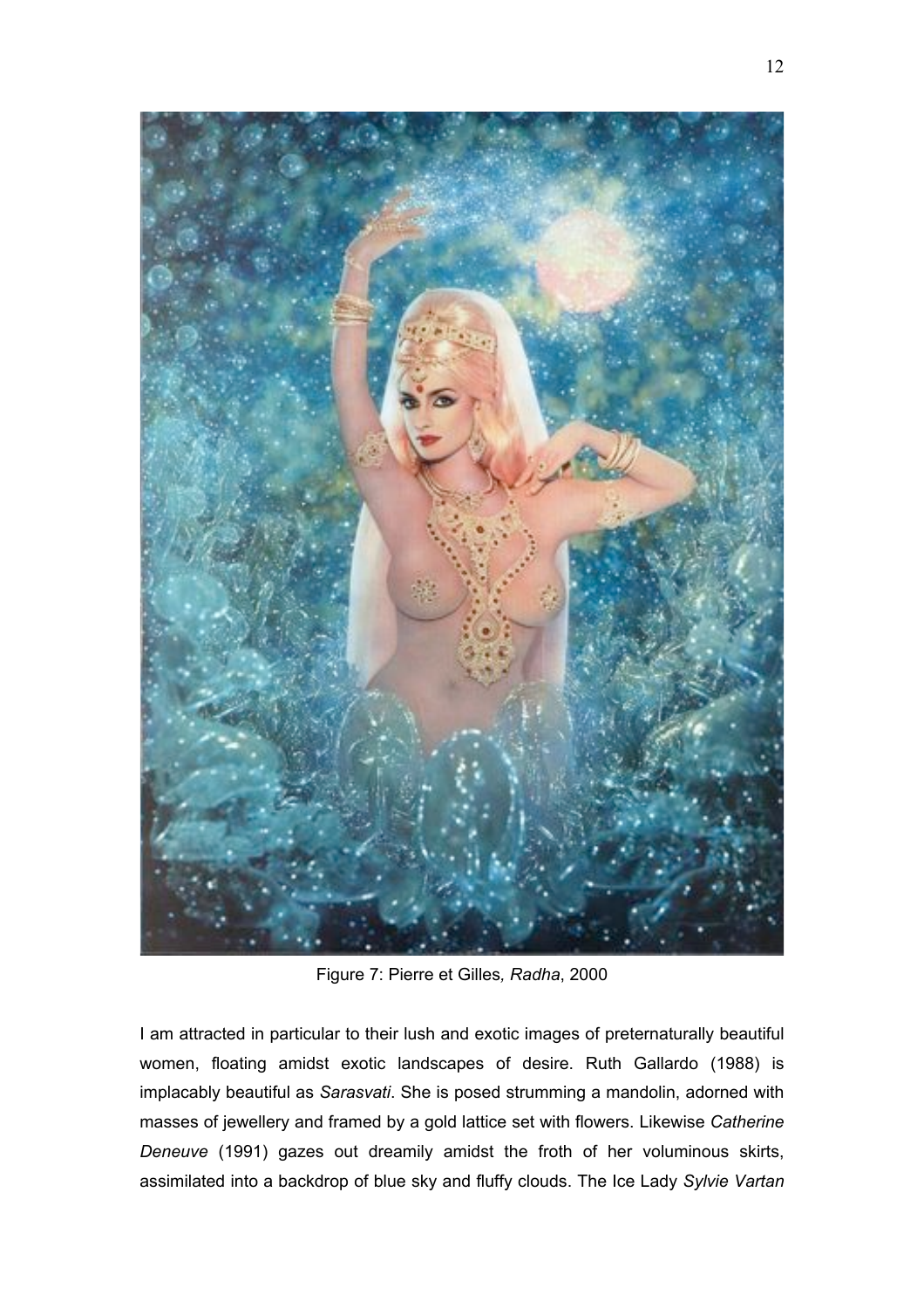(1994) seduces sweetly, despite her skin-right red latex dress which is offset against a glistening background of radiating bubbles framed by phallic icicles

Of particular relevance to my research is the portrait of *Radha* (2000). Radha swims amid an effervescent swirl of bubbles and myriad of coral-like clearly sexual organic forms. A trail of stars emanates from the sweep of her uplifted arm. Her perfect blond tresses and obviously 'enhanced' body is demurely covered in rubies, diamonds and gold. The luminous colour, staged backlighting, intense decorative quality and lavish imagery immediately evoke comparisons with Fragonard's *Girl on a Swing*. These joyous environs testify to Pierre and Gilles narcissistic intent and self-conscious preoccupation with illusion.



Figure 8: planet joybelle prototype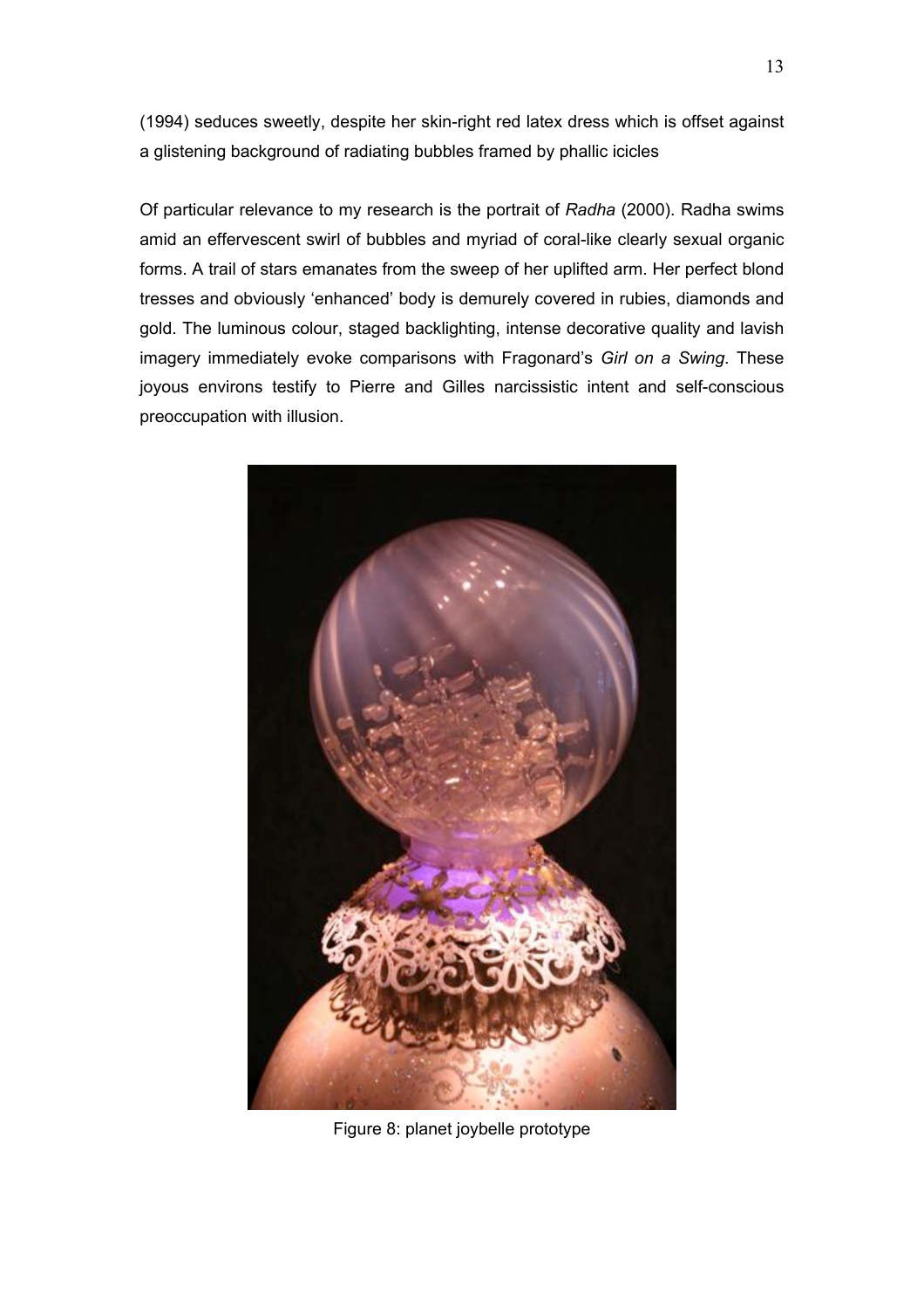#### **Heaven Scent**

The research culminates in an exhibition entitled *planet joybelle* that will comprise a series of innovative sculptural forms to be exhibited as a single artwork within a designated art gallery. The sculptural forms are derived from perfume bottle designs that have been conflated into new and exotic configurations. Nominally planets, these celestial 'genie bottles' have seductively glossy, 'blinged up', oyster pink and bejewelled surfaces, inscribed with symbols of transformation such as the butterfly, swan, and star. Each seductive form is designed to hover, and will have an incandescent 'heart', inferred quite literally with the use of light.



Figure 9: An example of contemporary Nina Ricci perfume bottle

Perfume bottles are the catalyst for the artwork as they represent precious sculptural objects rich with evocative associations that make direct reference to the mutability of presence, thereby allowing modification, transformation and re-definition of identity. Richard Stamelman in his definitive book *Perfume: Joy, Obsession, Scandal, Sin* writes succinctly: 'To choose a perfume is to assert one's body, or more precisely to choose a certain way of being that body' (Stamelman, 2008, frontispiece).

There are several other discreet elements planned for *planet joybelle*, including the *Celestial Star Gazing wall*, a suspended tear drop sculpture *True Love*, and the *Conduit to joy*, a pathway that will illuminate and negotiate the gallery space. A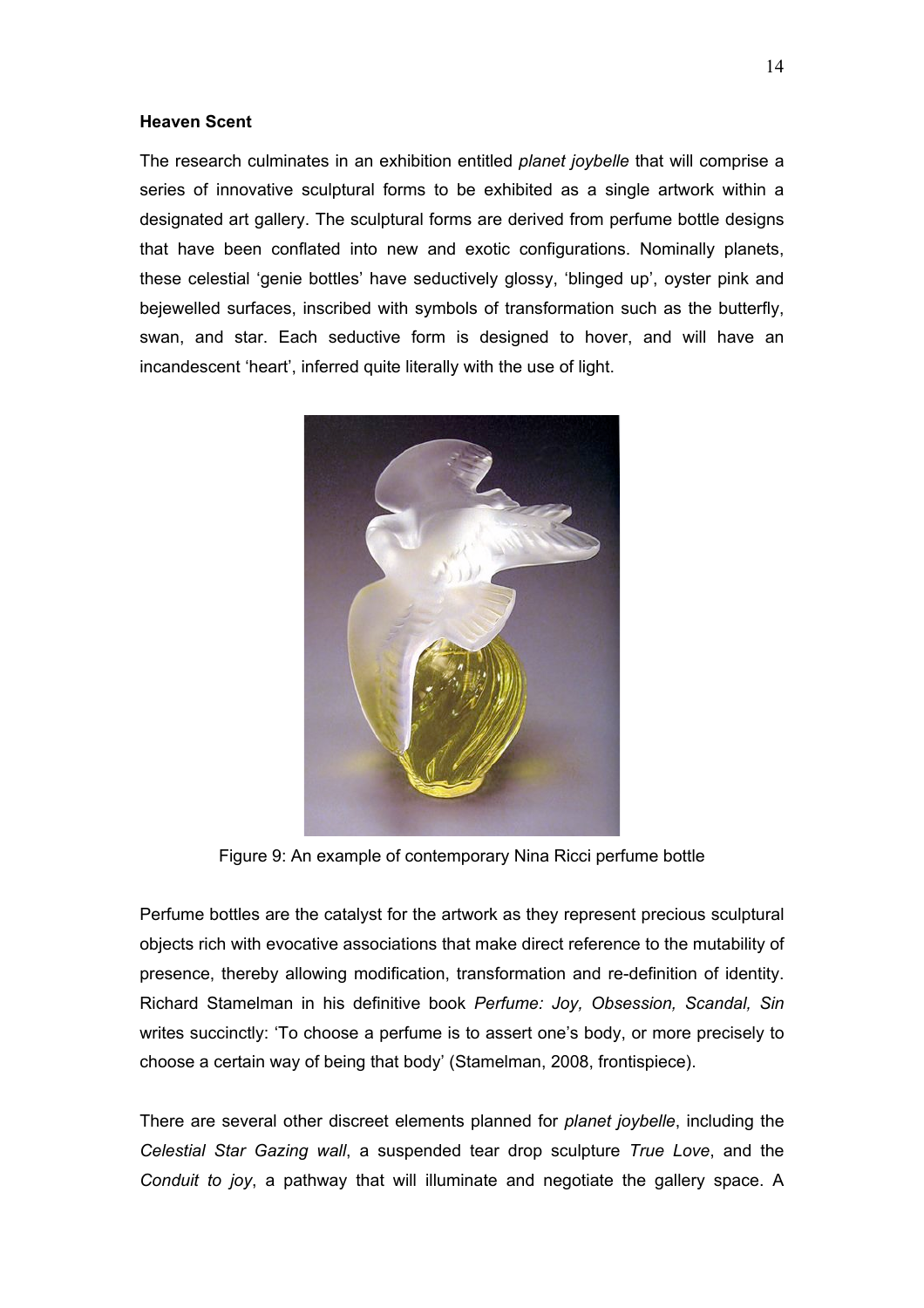significant tenet of the study is the interrogation of the relationship between the various elements of the exhibition and how individually and collectively they function to enchant. As a corollary a methodology is being distilled during the process of enquiry to enable the investment of the space with identifiable qualities of enchantment such as wonder, charm and delight. Key to this process is transformation.

As Pink is the quintessence of femininity it plays a significant role. From the pink blankets that define gender in the maternity ward to the adoption of pink as the Breast Cancer council's branding it represents the multifarious nature of femininity. In her essay 'Pink - the exposed colour' from the book *Pink,* Barbara Nemitz writes about the association of pink with beauty, transformation, transience and the fantastic. She comments upon the diversity of qualities associated with pink, and concludes that the colour pink is often used 'in its role as a means of achieving distance from reality' (Nemitz, 2006, p.36).

## **Conclusion**

The aim of this research is to celebrate Enchantments as a vital mode of expression within contemporary art. It has been established in this paper that as Fantasy functions to demonstrate societal taboos it has the potential to provide a viable and experiential creative art forum capable of extending discourse concerning cultural, academic and aesthetic forms of value. It is my contention that I will be able to affect this transformation within the final exhibition *planet joybelle.* The outcome will be measured by surveying whether the sculptural forms collude to achieve a euphoric enchanted space, imbued with a sense of wonder.

The specific form of intimate, fictionalised Enchantment that is the focus of this project demonstrates a particularly poignant form of Fantasy. Inspired by love, reenchantment of the world emerges as an alluring possibility.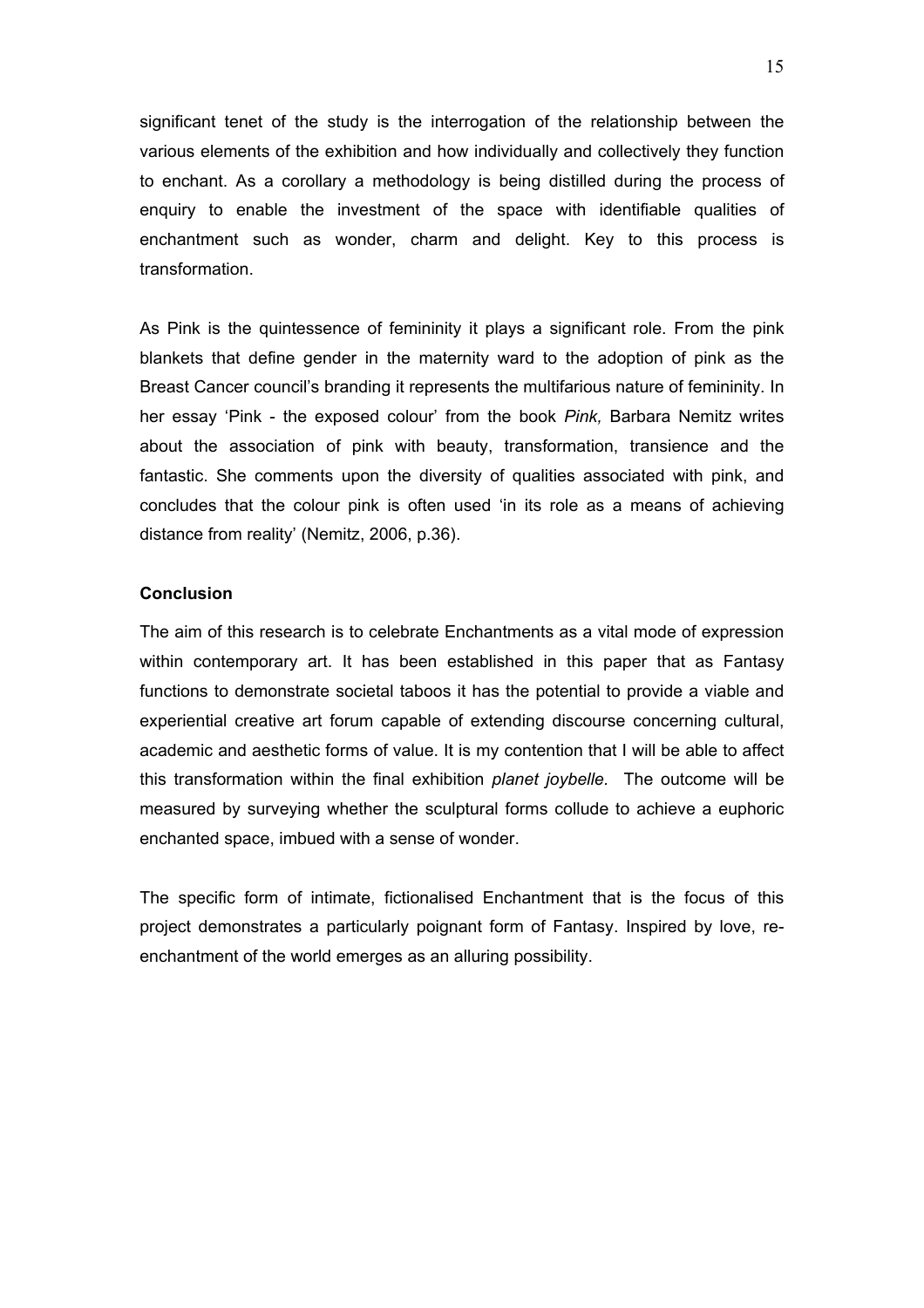#### **References**

- Berman, M.(1981) *The Re-enchantment of the World,* London: Cornell University Press.
- Cameron, D. and Phillips, L. (2000) *Pierre et Gilles,* London: New Museum of Contemporary Art.
- Coffin, S., Davidson, G., Lupton, E., Hunter-Stiebel, P. (2008) *Rococo: the continuing curve, 1730-2008*, New York: Smithsonian Institution.
- Coles, S. & Violette, R. (1992) *The Jeff Koons Handbook,* London: Thames and Hudson.
- Cooke, K, (2000) *The Little Book of Beauty,* Australia: Penguin.
- Foreman, J.B. (ed) (1948) *Complete Works of Oscar Wilde*, London: Collins.
- Grunenberg, C. (2005) *Summer of Love: Art of the Psychedelic Era,* London: Tate publishing.
- Honer, J. (ed) (2000) *Pierre et Gilles,* exhibition catalogue 15 September 2000 21 January 2001, New Museum of Contemporary Art, New York.
- Hudson, W. (2010) lecture, University of Tasmania, Hobart July 2010.
- Jackson, R. (1981) *Fantasy: the Literature of Subversion,* London & New York: Methuen.
- Jacobsen, K. (2000) (ed), *Let's Entertain; Llife's Guilty Pleasures,* exhibition catalogue, 12 February – 30 April 2000, Walker Art Centre, Minnesota. Essay: Shusterman, Richard: *Come Back to Pleasure.*
- Landy, J. & Saler, M. (eds) (2009) *The Re-enchantment of the World: Secular Magic in a Rational Age*, California: Stanford University Press.
- Marcade, B. & Cameron, D. (1997) *Pierre et Gilles; the Complete Works 1976-1996,* Koln: Taschen.
- Marsh, J. (1987) *Pre-Raphaelite Women: Images of Femininity in Pre-Raphaelite Art,* London: Weidenfeld and Nicolson.
- Nemitz, B. (2006) *Pink: The Exposed Colour in Contemporary Art and Culture,* Germany: Hatje Cantz Verlag.
- Scott, L. M. (2005) *Fresh Lipstick: Redressing Fashion & Feminism,* New York: Palgrave MacMilllan.
- Simpson, F. W. (ed) (1992) *Jeff Koons:* San Francisco Museum of Modern Art; Interprint, California. Essay: Salviona, Daniela: *Jeff Koons's Poetics of Class*
- Stamelman, R. (2006) *Perfume: Joy, Obsession, Scandal, Sin: A Cultural History of Fragrance from 1750 to the Present,* New York: Rizzoli.